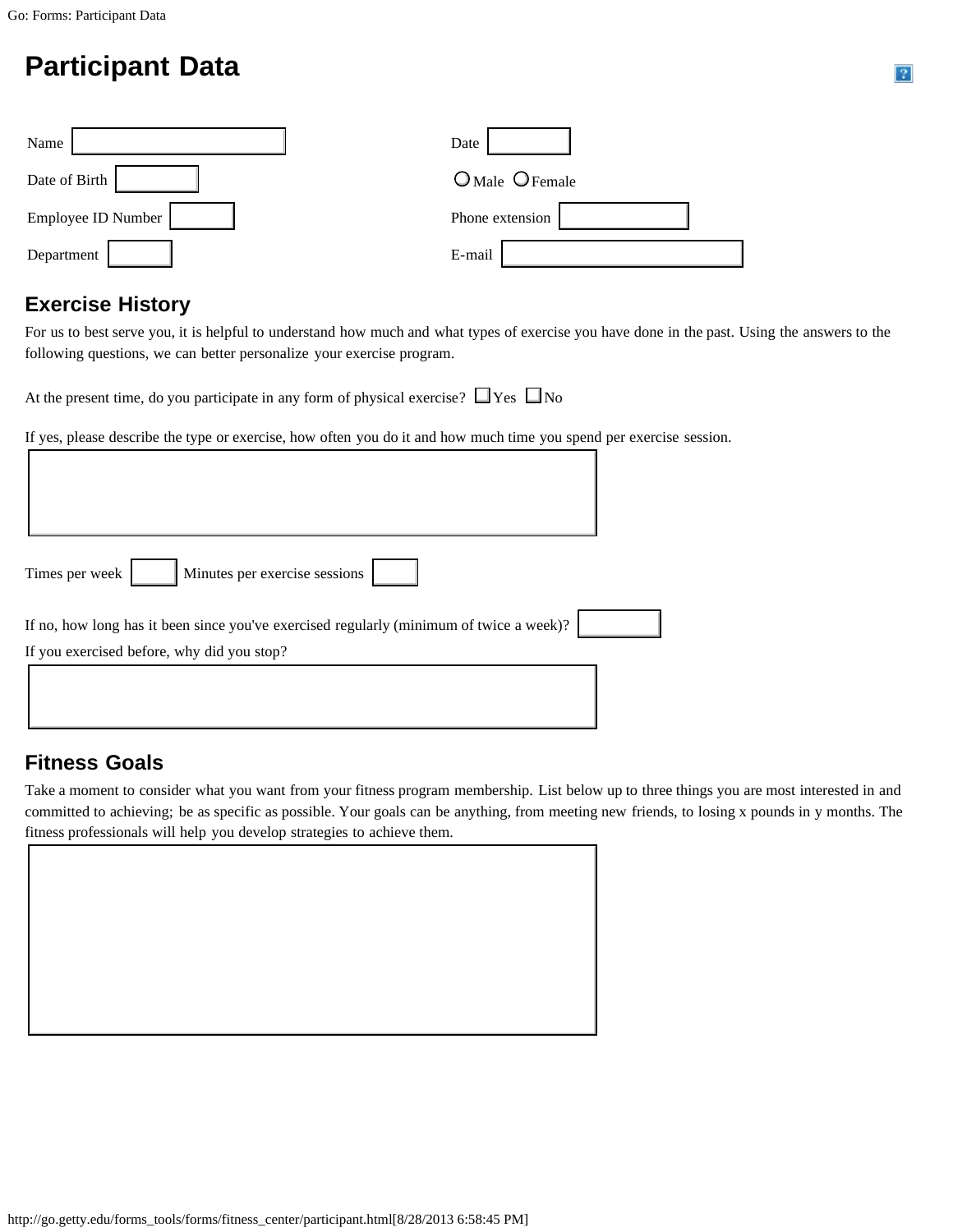#### **Other Information**

| Where did you hear about the Getty Fitness Center? $\Box$ Friend $\Box$ Flyer $\Box$ Newsletter $\Box$ Co-worker $\Box$ E-mail $\Box$ Other (please specify) |  |
|--------------------------------------------------------------------------------------------------------------------------------------------------------------|--|
|                                                                                                                                                              |  |
| Why did you choose to use the Getty Fitness Center?                                                                                                          |  |
|                                                                                                                                                              |  |
|                                                                                                                                                              |  |

#### **Sport/Recreational Interest Inventory**

Periodically we may sponsor special events which focus on conditioning or skill development for specific sport or recreational activities. Please mark below up to **six** activities which interest you.

| Badminton              | $\Box$ Horseback Riding | $\Box$ Skiing (Alpine) |
|------------------------|-------------------------|------------------------|
| $\Box$ Baseball        | $\Box$ Jogging/Running  | $\Box$ Skiing (Nordic) |
| $\Box$ Basketball      | $\Box$ Lacrosse         | $\Box$ Soccer          |
| $\Box$ Bicycling       | $\Box$ Martial Arts     | $\Box$ Softball        |
| $\Box$ Bowling         | $\Box$ Mountaineering   | $\Box$ Squash          |
| $\Box$ Canoeing/Rowing | $\Box$ Paddle Tennis    | $\Box$ Surfing         |
| $\Box$ Dance Exercise  | $\Box$ Pickleball       | $\Box$ Swimming        |
| $\Box$ Football        | $\Box$ Racquetball      | $\Box$ Tennis          |
| $\Box$ Golf            | $\Box$ Rock Climbing    | $\Box$ Triathalon      |
| $\Box$ Exercise Class  | $\Box$ Rugby            | $\Box$ Volleyball      |
| $\Box$ Handball        | $\Box$ Scuba Diving     | $\Box$ Walking         |
| Hiking/Backpacking     | $\Box$ Skating (Ice)    | $\Box$ Water Skiing    |
| $\Box$ Hockey          | $\Box$ Skating (Roller) | $\Box$ Weight Training |

### **Health Promotion/Education Interest Inventory**

Periodically we may sponsor special events targeted at members with interests in specific health topics. Please mark below up to six topics which interest you.

| $\Box$ Aging                | $\Box$ Heart Health         | $\Box$ Self-Development  |
|-----------------------------|-----------------------------|--------------------------|
| $\Box$ Back Care            | $\Box$ HIV and AIDS         | $\Box$ Smoking Cessation |
| $\Box$ Children's Health    | $\Box$ Men's/Women's Health | $\Box$ Stress Management |
| $\Box$ Communication Skills | $\Box$ Nutrition/Meal Prep  | $\Box$ Weight Control    |
| $\Box$ CPR/First Aid        | $\Box$ Parenting            | $\Box$ Other             |
| $\Box$ Disease Prevention   | $\Box$ Pre/Postnatal Health |                          |
| $\Box$ Health Care Consumer | $\Box$ Safety               |                          |
| $\Box$ Health Screening     | $\Box$ Self-Care            |                          |

## **Pre-Program Activity Level**

Consider your physical activity patterns during the past three months. Select from each of the three categories below, the descriptive items which best describes your average activity pattern for the past three months.

| Intensity               | Duration         | Frequency                |
|-------------------------|------------------|--------------------------|
| Continuous light effort | Under 10 minutes | Less than once per month |

(Last updated 1/8/08)